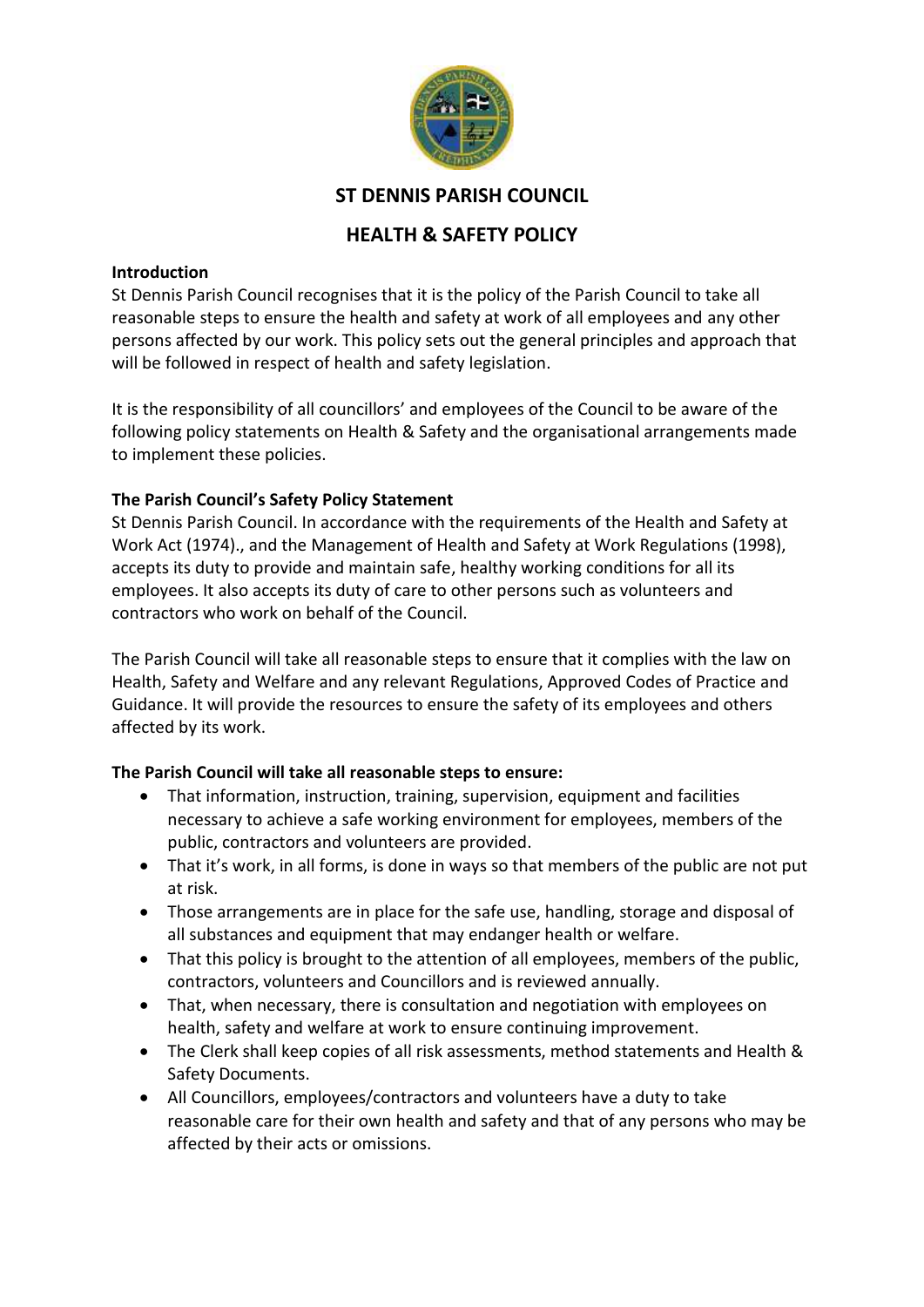• Day to day matters of Health and Safety are dealt with by the Clerk acting on behalf of the Council.

### **General arrangements**

### **Accidents and First Aid:**

Any accidents injuries or dangerous occurrences, must be recorded in the accident book which is located in the Parish Council Office. Reporting slips can also be found in the first aid boxes.

In the event of an accident that requires First Aid treatment there are First Aid boxes located in the Cemetery Shed, the Playing Field Shed and the cleaning/storeroom at the Public Conveniences. Periodic checks will be carried out to ensure the contents are adequately maintained.

If it is necessary to call for an ambulance dial 999 for the emergency services. On no account should you move anyone who appears to be seriously injured unless it is essential to do so for reasons of personal safety.

#### **Fire Precautions:**

All employees must familiarise themselves with ClayTAWC'S fire procedures and ensure that they are aware of the nearest exit points of the building and always keep all fire doors free from obstruction.

#### **Substances Hazardous to Health:**

There is legislation covering the control of hazardous substances to health (COSHH). This requires that all substances used in the workplace must be assessed in order to identify the risk to health. All hazardous substances should be stored separately in their original containers and, if necessary, in suitable locked facilities. All substances should be used and stored following manufacturer's instructions. If you are in any doubt, contact the Clerk.

#### **Slips Trips & Falls**

Falling over as a result of a slip, trip or stumble is the biggest cause of injury at work. Look out for and report hazardous situations that may contribute. Wear suitable footwear at work avoiding high heels and slippery soles. Avoid carrying loads where you cannot see properly.

#### **Lifting & Carrying:**

A major cause of injury, not just to backs, but to shoulders, arms and even fingers and toes. Advice to employees is attached as Appendix 1.

#### **Electrical Equipment:**

All electrical systems are maintained to prevent danger. Electrical inspections (PAT Testing) are carried out annually to comply with legislation if you see any item without the dated sticker, inform the office and do not use until testing can be arranged. If, however you notice worn leads or wires showing this should be reported to the office immediately and the item should not be used until it can be replaced or repaired.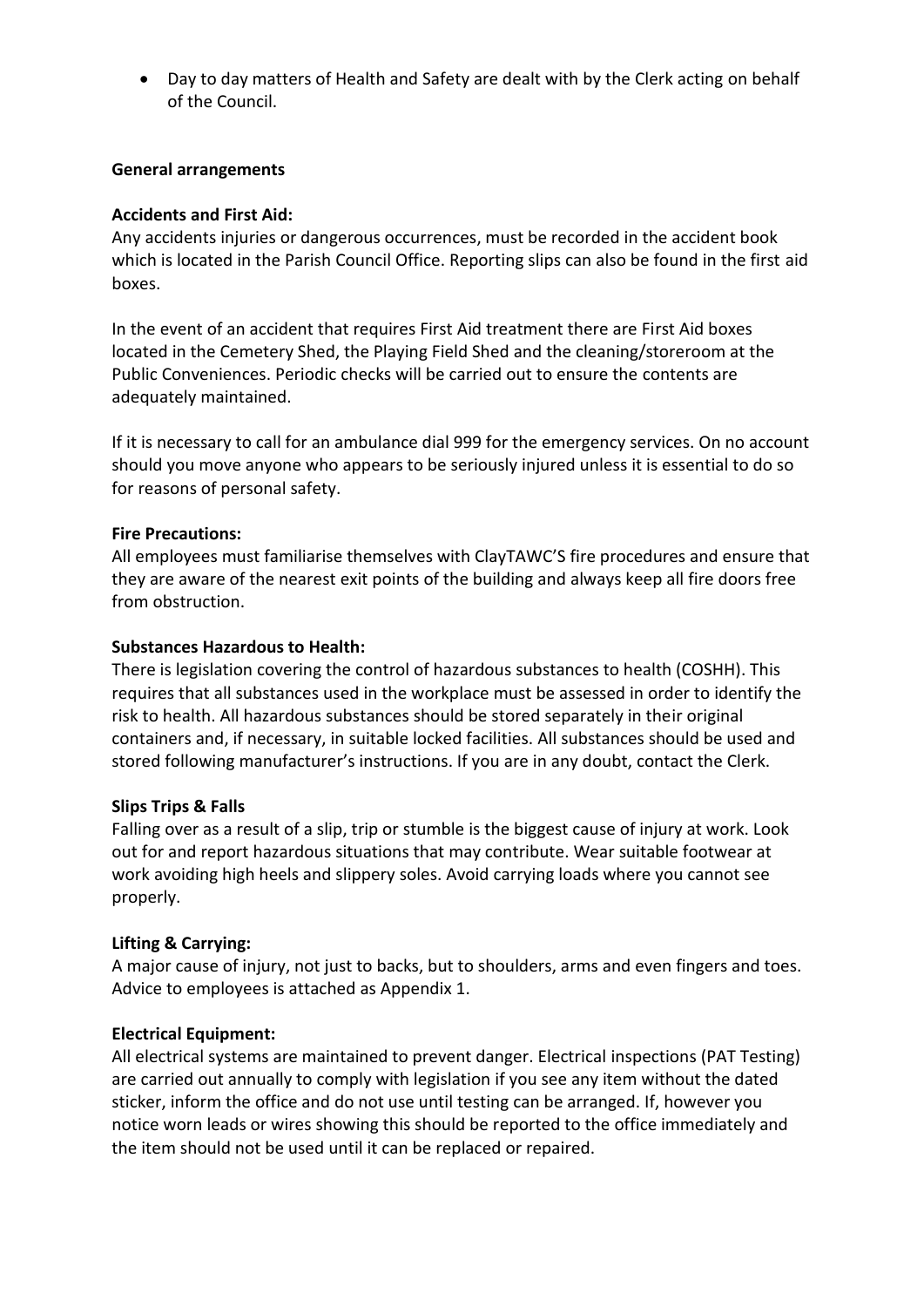## **Employment of contractors**

The notes to be given to contractors are attached as Appendix 2.

## **Safety procedure lone working:**

All lone working employees will be provided with the Health & Safety Executive guidance to working alone, and a copy of St Dennis Parish Council's lone working policy. If you do experience difficulty with the environment in which you are working, it is important to report this to your manager who will take all necessary steps to try and have the difficulty resolved.

## **Display screen equipment:**

All display screen users will be provided with the revised Health and Safety Executive publication "Working with VDUs" This gives general background information on how to use the VDU and workstation safely in a readable format.

If you do experience difficulty with the environment in which you are working, it is important to report this to your manager who will take all necessary steps to try and have the difficulty resolved.

#### **Risk assessments**

- The Parish Council will carry out risk assessments of its activities as and when necessary and review these annually.
- The Parish Council will set up policies and procedures to reduce any risks that are identified.
- The Parish Council requires contractors to supply risk assessments, written method statements and safe systems of work prior to starting any major works on behalf of the Council.

## **Adopted by St Dennis Parish Council:**

**Minute Ref: Review date: Review date:**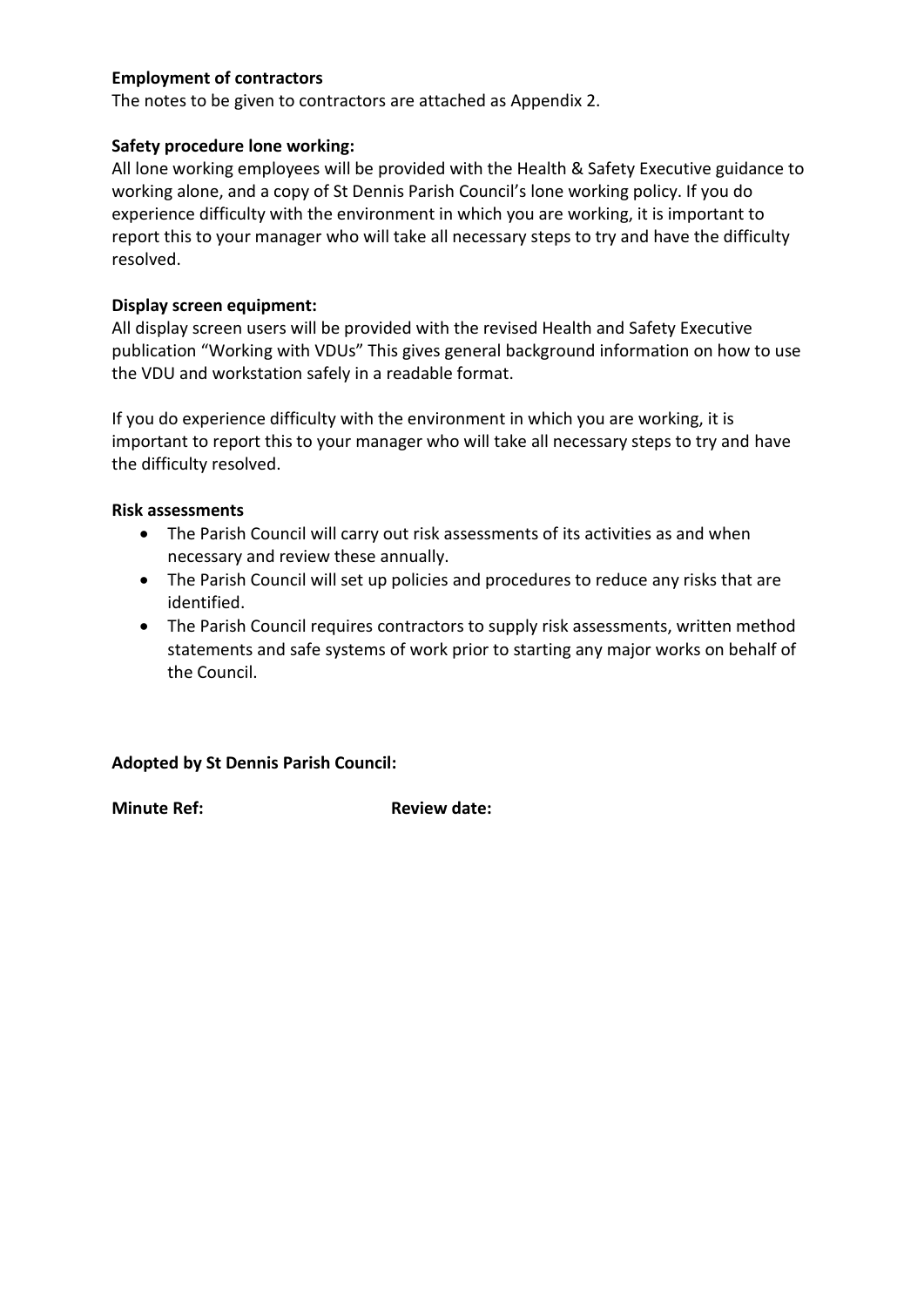Appendix 1

### LIFTING AND HANDLING

1) The 1992 Regulations apply to lifting, pushing, pulling, carrying and moving by hand or by bodily force. More work injuries are caused through "handling goods" than any other single action.

Manual lifting is included in this, and an incorrect technique can cause: hernia; torn back muscles; "slipped disc"; cuts; bruises; crush injuries to fingers, hands and forearms; crush injuries to toes; cuts and bruises to the legs and feet.

2) The following basic rules are produced to help reduce these accidents:

Never attempt to lift anything beyond your capability.

If an object is to be lifted manually:

a) Bend the knees and crouch to the object. b) Get a firm grip using the whole hand and not the fingertips. c) Keep the back straight. d) Tuck the chin in. e) Position the feet so that one is behind the other alongside the object, pointing in the direction of movement after lifting. f) Push off with the rear foot. Straighten the legs and raise the object. Move off in the required direction in one smooth movement. g) Avoid pinching the fingers when releasing the object.